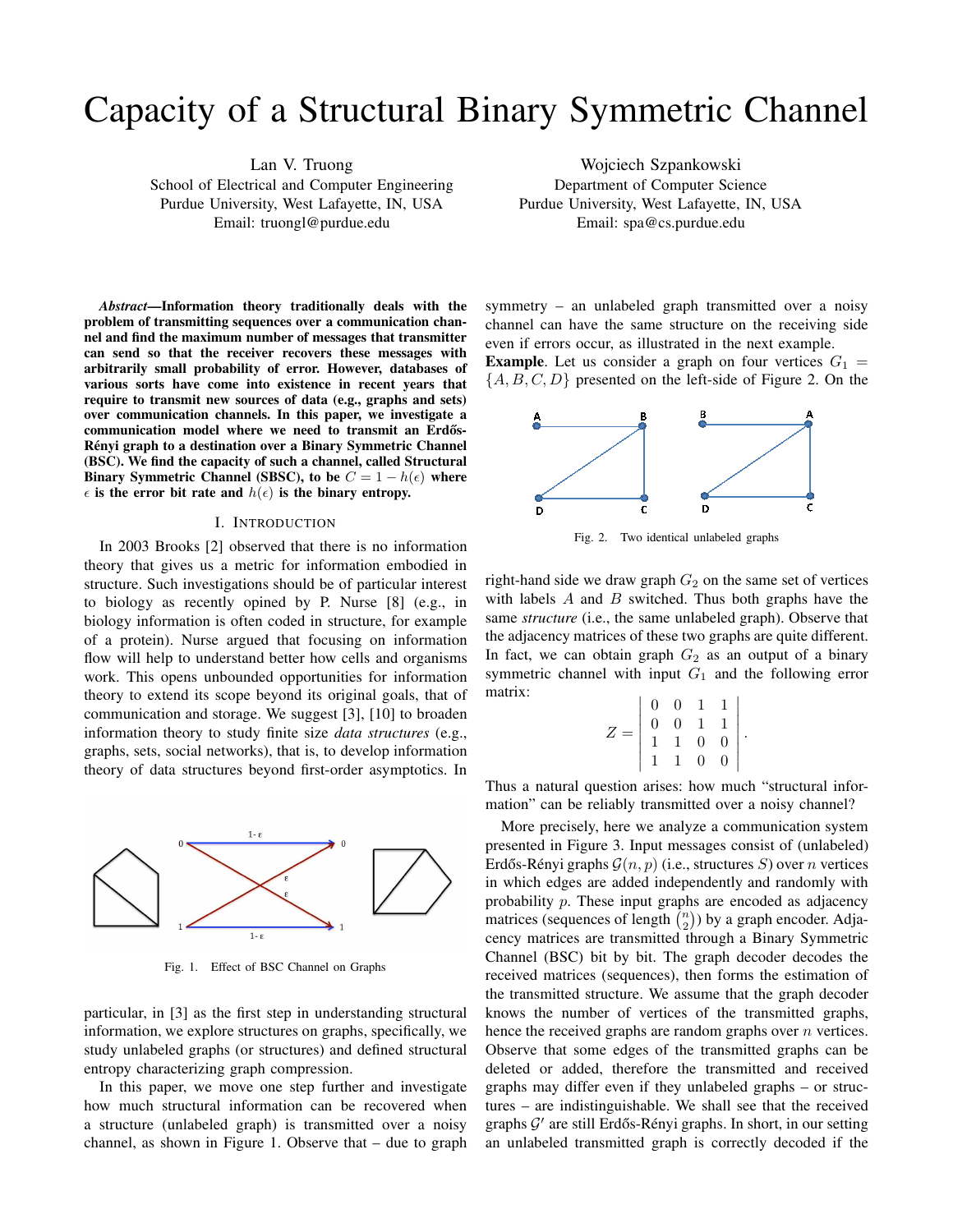

Fig. 3. Model of Graph Transmission over BSC Channel

transmitted and received graphs have the same structure (i.e., adjacency matrix). We call such a system the *Structural Binary Symmetric Channel* (SBSC), and study its capacity. The main result of this paper is presented next.

*Theorem 1:* Capacity of the structural Binary Symmetric Channel SBSC( $\epsilon$ ) is

$$
C = 1 - h(\epsilon)
$$

where  $\epsilon$  is the error bit rate and  $h(\epsilon) = -\epsilon \log \epsilon - (1 - \epsilon \log \epsilon)$  $\epsilon$ ) log(1 –  $\epsilon$ ) is the binary entropy.

The literature on structural compression (entropy) and transmission of structures over noisy channel is quite limited. In 1984, Turan [11] raised the question of finding an efficient coding method for general unlabeled graphs on  $n$  vertices, suggesting a lower bound of  $\binom{n}{2} - n \log n + O(n)$  bits. In 1990, Naor [7] proposed such a representation that is optimal up to the first two leading terms when all unlabeled graphs are equally likely. Naor's result is asymptotically a special case of ours when  $p = 1/2$ . Finally, in a recent paper Kieffer et al. [6] presented a structural complexity of a binary tree. The structural entropy was introduced in [3] where the first provable (asymptotically) optimal graph compressor for Erdős-Rényi graph models was presented. To the best of our knowledge structural binary symmetric channels were not discussed in open literature.

## II. STRUCTURAL ENTROPY AND MUTUAL INFORMATION

Given  $n$  distinguishable vertices, a random graph is generated by adding edges randomly according to some distribution. Such a random graph model  $G$  produces a probability distribution on graphs, and the graph entropy  $H(G)$  is defined naturally as

$$
H(G) = \mathbf{E}[-\log P(G)] = -\sum_{G \in \mathcal{G}} P(G) \log P(G)
$$

where  $P(G)$  is the probability of a graph G. In [3], the authors introduced a random *structure model* S for the unlabeled version of a random graph model  $G$ . In such a model, graphs are generated in the same manner as in  $G$ , but they are thought of as unlabeled graphs. That is, the vertices are indistinguishable, and the graphs having "the same structure" are considered to be the same even if their labeled versions are different. Thus, we shall use the terms *unlabeled graphs* and *structures* interchangeably.

The probability of  $S$  can be computed as

$$
P(S) = \sum_{G \cong S, G \in \mathcal{G}} P(G) = M(S)P(G) \tag{1}
$$

where  $G \cong S$  means that G and S have the same structure (i.e., they are isomorphic), and  $M(S)$  denotes the number of labeled graphs having common structure S. It is well known that

$$
M(S) = \frac{n!}{|\text{Aut}(S)|}
$$

where  $Aut(S)$  denotes *automorphism* of graph  $G$  such that  $G \cong S$  (so we also write Aut(G)). We recall that an *automorphism* of a graph G is an *adjacency preserving permutation* of the vertices of G. The *structural entropy*  $H(S)$  of a random graph G is then defined as [3]

$$
H(S) = \mathbf{E}[-\log P(S)] = -\sum_{S \in \mathcal{G}} P(S) \log P(S)
$$

where the summation is over all distinct structures.

In this paper, we introduce the *structural mutual information*. When one transmits a sequence of structures (unlabeled graphs) over a communication channel (e.g. SBSC channel), then the received sequence represents structures of some unlabeled graphs. The *structural mutual information* between the transmitted structure  $S$  and received structure  $S'$  is then defined as

$$
I(S; S') = \mathbf{E}\left[\log \frac{P(S, S')}{P(S)P(S')}\right].
$$

In order to estimate the mutual information, and ultimately the capacity of the structural BSC, we need to specify the input. We shall assume that we transmit structures or unlabeled Erdős-Rényi graphs defined as follows. In the Erdős-Rényi random graph model  $\mathcal{G}(n, p)$ , graphs are generated randomly on *n* vertices with edges chosen independently with probability  $0 < p < 1$ . If a graph G in  $\mathcal{G}(n, p)$  has k edges, then  $P(G) = p^{k}(1-p)^{{n \choose 2} - k}$ . Let  $S(n, p)$  be the random structure model (unlabeled graphs) corresponding to  $\mathcal{G}(n, p)$ . Then, by  $(1)$  the probability of a structure S (unlabeled version of S becomes  $P(S) = M(S) \cdot p^{k} (1-p)^{{k \choose 2} - k}$ .

# III. PRELIMINARY RESULTS

In this section we list some properties of the received structures over SBSC. In particular, we show that such a structure is still a random Erdős-Rényi graph. We also estimate the structural entropy and the conditional entropy.

*Lemma 1:* Let  $G \in \mathcal{G}(n, p)$  be transmitted over a BSC( $\epsilon$ ) channel and  $G'$  be the received graph. Then

(i)  $G' \in \mathcal{G}'(n, p * \epsilon)$ , where  $p * \epsilon := p(1 - \epsilon) + \epsilon * (1 - p)$ . (ii)  $G' = G \oplus Z$  where  $Z \in \mathcal{G}(n, \epsilon)$ , where  $\oplus$  is the modulo-2 addition of the corresponding adjacency matrices.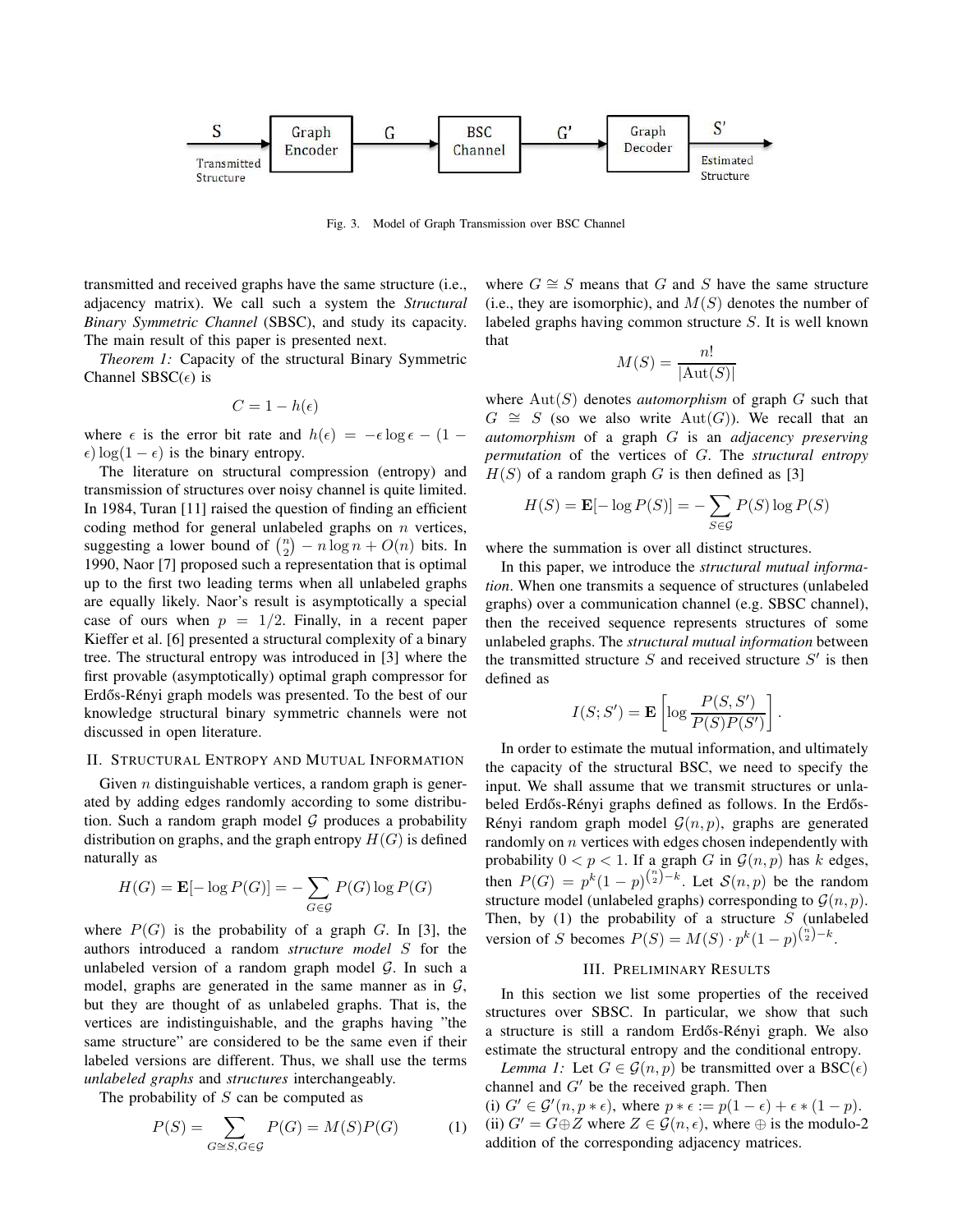(iii) The conditional probability  $P(G'|G) = P(Z)$ , where  $Z = Z_1 Z_2 ... Z_m$  are  $m = \binom{n}{2}$  independent Bernoulli random variables with parameter  $\epsilon$ .

(iv) The conditional entropy is

$$
H(G'|G) = \binom{n}{2} h(\epsilon).
$$

*Proof:* We first prove (i). Assume U is an edge of the transmitted graph  $G \in \mathcal{G}(n, p)$  and V is the corresponding edge of the received graph  $G'$ . Then

$$
P(V = 1) = P(V = 1|U = 0)P(U = 0) + P(V = 1|U = 1)P(U = 1) = \epsilon(1 - p) + (1 - \epsilon)p := p * \epsilon.
$$

Every edge of the received graph appears with the probability  $p * \epsilon$ , therefore the entire received graph is an Erdős-Rényi graph  $\mathcal{G}'(n, p * \epsilon)$ .

For part (ii) we observe that since each graph  $G \in \mathcal{G}(n, p)$ is composed of  $m = \binom{n}{2}$  edges, we need  $m = \binom{n}{2}$ transmissions to send the entire graph through the BSC( $\epsilon$ ) channel. Each edge is subject to noise resulting in adding Bernoulli random variables  $Z_i$  to the corresponding edge (binary bit representing the edge in the adjacency matrix), where  $P(Z_i = 1) = \epsilon$  and  $P(Z_i = 0) = 1 - \epsilon$ . This can be viewed as adding an Erdős-Rényi (noise) graph  $Z \in \mathcal{G}(n, \epsilon)$ to the transmitted  $G \in \mathcal{G}(n, p)$  graph. Therefore,  $G' = G \oplus Z$ where  $G \in \mathcal{G}(n, p)$ ,  $G' \in \mathcal{G}(n, p * \epsilon)$ , and  $Z \in \mathcal{G}(n, \epsilon)$ .

For (iii) observe that the transmitted graph instance  $G \in$  $\mathcal{G}(n, p)$  can be considered as a binary sequence  $X =$  $(X_1, X_2, ..., X_m)$  of length  $m = \binom{n}{2}$ . Similarly, the received graph instance  $G' \in \mathcal{G}'(n, p * \epsilon)$  can be viewed as a binary sequence  $\mathbf{Y} = (Y_1, Y_2, ..., Y_m)$ . Therefore, we have:

$$
P(G'|G) = P(\mathbf{Y}_1^m | \mathbf{X}_1^m) \stackrel{(a)}{=} \prod_{k=1}^m P(Y_k | X_k)
$$

$$
\stackrel{(b)}{=} \prod_{k=1}^m P(Z = Z_k) \stackrel{(c)}{=} P(Z_1 Z_2 ... Z_m).
$$

Here (a) follows form the memoryless property of the BSC channel, (b) follows from (ii) since  $Y_k = X_k \oplus Z_k$ ; and (c) follows from properties of the BSC channel.

For part (iv), we notice that from (iii), we know that

$$
H(G'|G) = E[-\log P(\mathbf{Z})] = E[-\log P(Z_1 Z_2....Z_m)]
$$
  
= 
$$
\sum_{k=1}^{m} E[-\log P(Z_k)] = \sum_{k=1}^{m} H(Z_k)
$$

since  $Z_1, Z_2, ..., Z_m$  are independent. On the other hand, since  $Z_k \sim \text{Bern}(\epsilon)$  for all  $k = 1, 2, ..., m$ , hence  $H(Z_k) =$  $h(\epsilon)$ , where  $h(\epsilon) = -\epsilon \log \epsilon - (1 - \epsilon) \log(1 - \epsilon)$  is the entropy rate of memoryless binary source. Finally,

$$
H(G'|G) = \binom{n}{2}h(\epsilon)
$$

for any fixed transmitted graph  $G \in \mathcal{G}(n, p)$ .

In the next lemma we present properties of the received structures over a noisy channel.

*Lemma 2:* Under the same assumptions as in Lemma 1: (i) Let  $\{G_1, G_2, ..., G_{M(S)}\}$  be the set of all distinct labeled graphs of  $\mathcal{G}(n, p)$  with structure S, and  $\{G'_1, G'_2, ..., G'_{M(S')}\}$ be the set of all labeled graphs of  $\mathcal{G}'(n, p * \epsilon)$  with structure  $S'$ . Then for every  $k$  the set

$$
\{G_k \oplus G_1', G_k \oplus G_2', ..., G_k \oplus G_{M(S')}'\}
$$

for  $k \in \{1, 2, ..., M(S)\}\$ a is vertex-permutation of

$$
\{G_1\oplus G_1', G_1\oplus G_2',...,G_1\oplus G_{M(S')}'\}.
$$

(ii) Furthermore,

$$
P(S'|S) = \sum_{l=1}^{M(S')} P(G'_l|G_1)
$$

where  $G_1$  is a graph with structure S, and  ${G'_1, G'_2, ..., G'_{M(S')}}$  is the set of graphs with structure S'. (iii) The conditional entropy  $H(S'|S)$  satisfies

$$
H(S'|S) \ge \log n! - \sum_{S' \in \mathcal{G}'} \log |\text{Aut}(S')| P(S') + {n \choose 2} h(\epsilon).
$$

*Proof:* We start with part (i). For any  $k \in \mathbb{R}$  $\{1, 2, ..., M(S)\}\$  since  $G_k$  and  $G_1$  have the same structure, there exists a vertex-permutation  $\pi_k$  such that  $\pi_k(G_1) = G_k$ . Therefore, we have

$$
\{G_k \oplus G'_1, G_k \oplus G'_2, ..., G_k \oplus G'_{M(S')}\}
$$
  
=  $\{\pi_k(G_1) \oplus G'_1, \pi_k(G_1) \oplus G'_2, ..., \pi_k(G_1) \oplus G'_{M(S')}\}$   
=  $\{\pi_k(G_1 \oplus \pi_k^{-1}(G'_1)), ..., \pi_k(G_1 \oplus \pi_k^{-1}(G'_{M(S')})\}$ 

where  $\pi^{-1}$  denotes the inverse vertex permutation of  $\pi$ . Observe that since  ${G'_1, G'_2, ..., G'_{M(S')}}$  is the set of all different labeled graphs of  $\mathcal{G}'(n, p * \epsilon)$  with structure  $S'$ , therefore  $\{\pi_k^{-1}(G'_1), \pi_k^{-1}(G'_2), ..., \pi_k^{-1}(G'_{M(S')})\}$  is the same set as  $\{G'_1, G'_2, ..., G'_{M(S')}\}\$ although the later is a permutation of the former. This also means that

$$
\{\pi_k(G_1 \oplus \pi_k^{-1}(G'_1)), ..., \pi_k(G_1 \oplus \pi_k^{-1}(G'_{M(S')})\}
$$

is a permutation of

$$
\pi_k(G_1 \oplus G'_1), \pi_k(G_1 \oplus G'_2), ..., \pi_k(G_1 \oplus G'_{M(S')})\}.
$$

Therefore,  $\{G_k \oplus G'_1, G_k \oplus G'_2, ..., G_k \oplus G'_{M(S')} \}$  is a vertexpermutation of  $\{G_1 \oplus G'_1, G_1 \oplus G'_2, ..., G_1 \oplus \widetilde{G}'_{M(S')} \}$  for any  $k \in \{1, 2, ..., M(S)\}.$ 

Now we look at part (ii). Observe that

$$
P(S, S') = \sum_{k=1}^{M(S)} \sum_{l=1}^{M(S')} P(G_k, G'_l)
$$
  
= 
$$
\sum_{k=1}^{M(S)} P(G_k) \sum_{l=1}^{M(S')} P(G'_l|G_k).
$$

Since  $G_1, G_2, ..., G_{M(S)}$  have the same structure S,  $P(G_1) = P(G_2) = ... = P(G_{M(S)})$ . Therefore, we obtain

$$
P(S, S') = P(G_1) \sum_{k=1}^{M(S)} \sum_{l=1}^{M(S')} P(G'_l|G_k)
$$
 (2)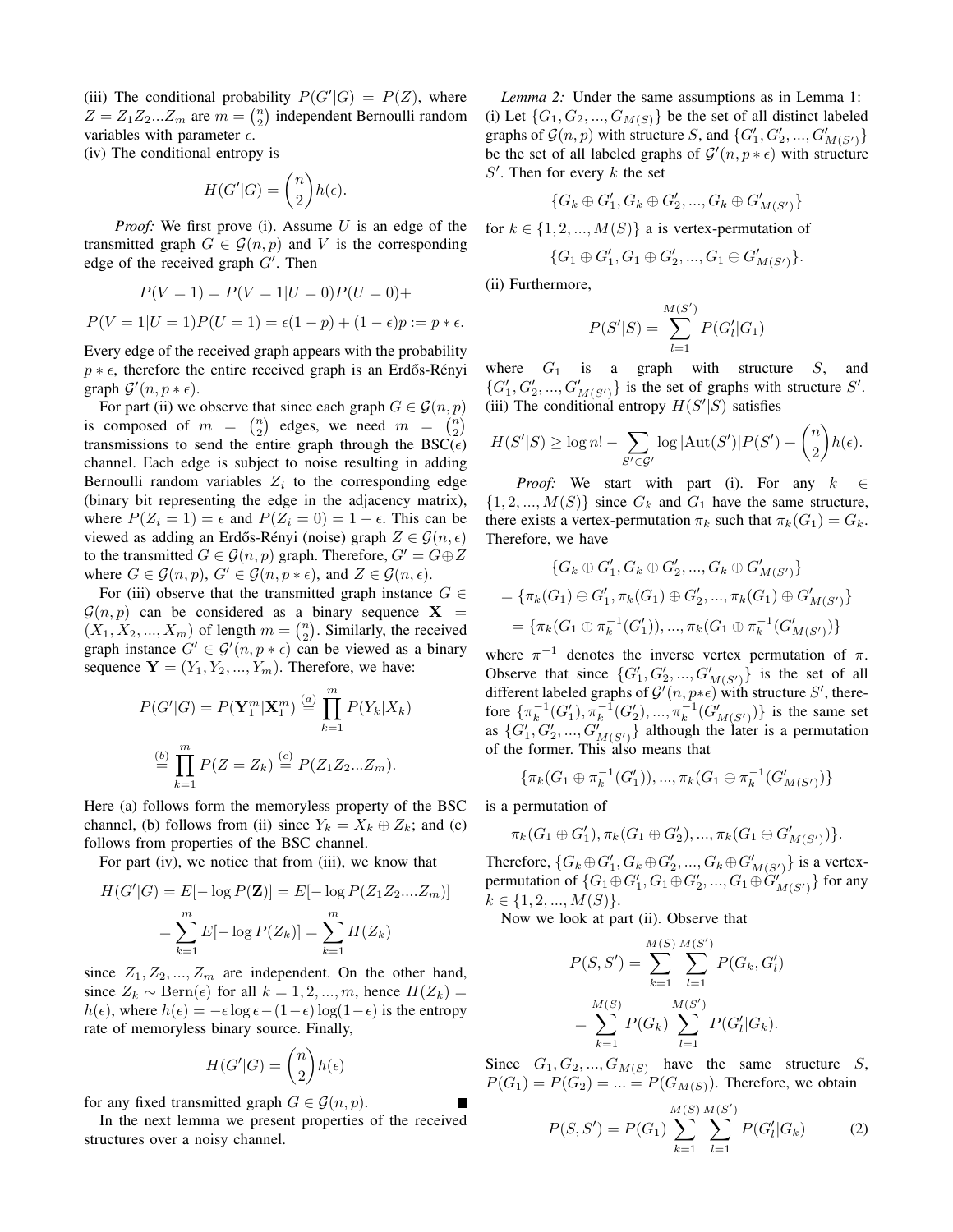On the other hand, from part (i), we know that  ${G_k \oplus G}$  $G'_1, G_k \oplus G'_2, ..., G_k \oplus G'_{M(S')}$  are vertex-permutations  $\mathrm{of} \ \{G_1 \oplus G_1', G_1 \oplus G_2',..., \overset{\sim}{G_1} \oplus G_{M(S')}'\} \ \mathrm{for \ any} \ \ k \ \in$  $\{1, 2, ..., M(S)\}\$ . Therefore, for any  $k \in \{1, 2, ..., M(S)\}\$ we must have for all  $1 \leq i \leq M(S')$ 

$$
P(G'_{i}|G_{k}) = P(Z = G_{k} \oplus G'_{i}) =
$$
  
\n
$$
\stackrel{(a)}{=} P(Z = \pi_{k}(G_{1} \oplus G'_{i})) \stackrel{(b)}{=} P(Z = G_{1} \oplus G'_{i})) = P(G'_{i}|G_{1})
$$

where  $Z \in \mathcal{G}'(n, p * \epsilon)$ . Here, (a) is a direct consequence of (i), and (b) follows from the fact that any pair of graph instances of the Erdős-Rényi noise graph  $\mathcal{G}(n, \epsilon)$ , say  $G_1+G'_l$ and  $\pi_k(G_1 + G'_l)$  for any  $l \in \{1, 2, ..., M(S')\}$  (which are vertex-permutations of each other) have the same probability. This means that for any  $k \in \{1, 2, ..., M(S)\}\)$ , we have

$$
\sum_{l=1}^{M(S')} P(G'_l|G_k) = \sum_{l=1}^{M(S')} P(G'_l|G_1).
$$
 (3)

From (2) and (3), we obtain

$$
P(S, S') = P(S) \sum_{l=1}^{M(S')} P(G'_l|G_1)
$$

since  $P(S) = P(G_1)M(S)$ . Hence,

$$
P(S'|S) = \sum_{l=1}^{M(S')} P(G'_l|G_1).
$$
 (4)

For part (iii) we need to establish a bound on the conditional entropy  $H(S'|S)$ . For this we first consider the convex function  $f(x) = x \log x$  for  $x > 0$ . Applying Jensen's inequality, we have

$$
f\left(\frac{\sum_{k=1}^{M(S')}P(G'_{k}|G_1)}{M(S')}\right) \leq \frac{1}{M(S')}\sum_{k=1}^{M(S')}f(P(G'_{k}|G_1).
$$

Hence, by (4)

$$
f\left(\frac{P(S'|S)}{M(S')}\right) \le \frac{1}{M(S')}\sum_{k=1}^{M(S')}f(P(G'_{k}|G_{1}).
$$

Thus

$$
\frac{P(S'|S)}{M(S')} \log \left( \frac{P(S'|S)}{M(S')} \right)
$$
  

$$
\leq \frac{1}{M(S')} \sum_{k=1}^{M(S')} P(G'_k|G_1) \log P(G'_k|G_1)
$$

or

$$
P(S'|S) \log \left( \frac{P(S'|S)}{M(S')} \right) \le \sum_{k=1}^{M(S')} P(G'_{k}|G_1) \log P(G'_{k}|G_1).
$$

Therefore,

$$
- \sum_{S' \in \mathcal{G}'} \sum_{k=1}^{M(S')} P(G'_k|G_1) \log P(G'_k|G_1)
$$
  

$$
\leq - \sum_{S' \in \mathcal{G}'} P(S'|S) \log \left( \frac{P(S'|S)}{M(S')} \right).
$$
 (5)

By Lemma 2 (iii)

=

$$
- \sum_{S' \in \mathcal{G}'} \sum_{k=1}^{M(S')} P(G'_k|G_1) \log P(G'_k|G_1)
$$
  

$$
\sum_{G' \in \mathcal{G}'} -P(G'|G_1) \log P(G'|G_1) = H(G'|G_1) = {n \choose 2} h(\epsilon).
$$

Therefore, from (5), we obtain

$$
{\binom{n}{2}h(\epsilon) \leq -\sum_{S' \in \mathcal{G}'} P(S'|S) \log \left(\frac{P(S'|S)}{M(S')}\right)}
$$
  
= 
$$
-\sum_{S' \in \mathcal{G}'} P(S'|S) \log P(S'|S) + \sum_{S' \in \mathcal{G}'} P(S'|S) \log M(S')
$$

for any fixed structure S. This further leads to

$$
\sum_{S \in \mathcal{G}} {n \choose 2} h(\epsilon) P(S) \le - \sum_{S \in \mathcal{G}} \sum_{S' \in \mathcal{G}'} P(S'|S) \log P(S'|S) P(S)
$$
  
+ 
$$
\sum_{S \in \mathcal{G}} \sum_{S' \in \mathcal{G}'} P(S'|S) \log M(S') P(S)
$$
  
= 
$$
- \sum_{S \in \mathcal{G}} \sum_{S' \in \mathcal{G}'} \log P(S'|S) P(S, S')
$$
  
+ 
$$
\sum_{S' \in \mathcal{G}'} \log M(S') \sum_{S \in \mathcal{G}} P(S, S')
$$
  
= 
$$
H(S'|S) + \sum_{S' \in \mathcal{G}'} \log M(S') P(S').
$$

In conclusion

$$
\binom{n}{2}h(\epsilon) \le H(S'|S) + \sum_{S' \in \mathcal{G}'} \log M(S')P(S'). \tag{6}
$$

Since  $M(S') = \frac{n!}{\text{Aut}(S')}$ , from (6) we obtain  $\sqrt{n}$ 2  $h(\epsilon) \leq H(S'|S) + \log n! - \sum$  $S' \in \mathcal{G}'$  $\log | \text{Aut}(S')| P(S')$ 

leading to

$$
H(S'|S) \ge -\log n! + \sum_{S' \in \mathcal{G}'} \log |\text{Aut}(S')| P(S') + {n \choose 2} h(\epsilon).
$$

This completes the proof of (iii).

## IV. PROOF OF THEOREM 1

П

We are now ready to prove our main result, namely Theorem 1. We first establish an upper bound, and then derive the corresponding lower bound.

*Theorem 2:* The capacity of structural Binary Symmetric Channel BSC $(\epsilon)$  satisfies

$$
C\leq 1-h(\epsilon).
$$

*Proof:* Our goal is to estimate the mutual information  $I(S; S') = H(S') - H(S'|S)$ . We start with calculating  $H(S')$  of  $S' \in \mathcal{G}'(n, p * \epsilon)$ . Observe that

$$
P(S') = \sum_{G' \cong S', G' \in \mathcal{G}} P(G') = M(S')P(G') \tag{7}
$$